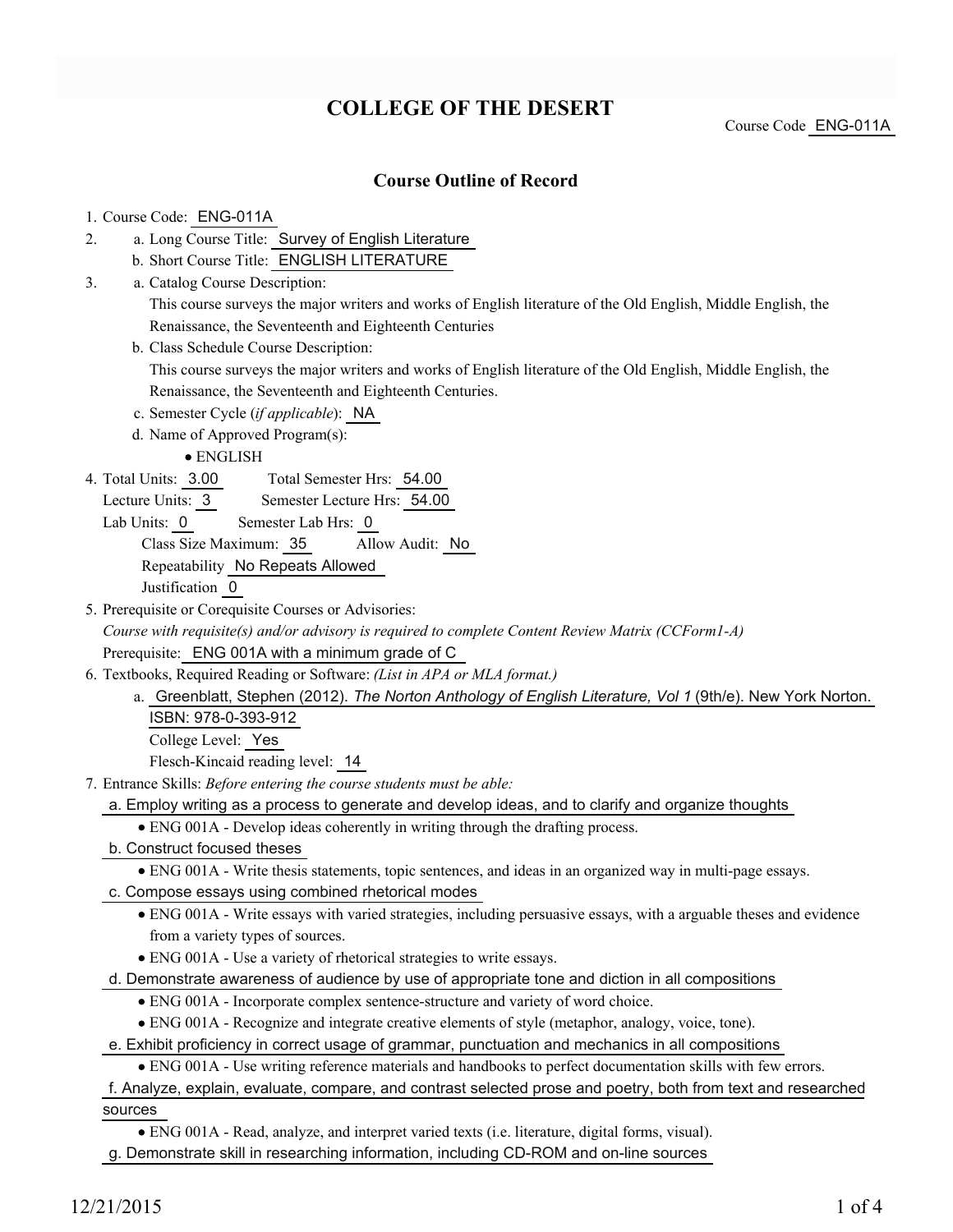## ENG 011A-Survey of English Literature

- ENG 001A Read, analyze, and interpret varied texts (i.e. literature, digital forms, visual).
- ENG 001A Identify and evaluate appropriate source, incorporating them appropriately quotations, summaries, paraphrases and appropriate facts.
- h. Paraphrase, summarize, and quote using MLA documentation for all published sources in all compositions
	- ENG 001A Correctly use MLA or APA documentation as appropriate both within essays and in works cited entries.
- 8. Course Content and Scope:

#### Lecture:

 a. Selected literary works and writers of the major periods: Old English, Middle English, the Renaissance, and the Seventeenth and Eighteenth Centuries

- b. Evolution of language and literature throughout the periods studied
- c. Historical, social, scientific, political, and aesthetic forces shaping literature and thought
- d. Form, structure, and style of literary works
- e. Poetic and dramatic works
- f. Fundamentals of literary criticism

Lab: *(if the "Lab Hours" is greater than zero this is required)*

9. Course Student Learning Outcomes:

1. Perform an analysis and evaluation of the literature of the period for relevant historical and aesthetic elements.

- 2. Identify and distinguish the relevant features of the historical thought and times that shaped the literature.
- 3. Demonstrate an awareness of and confidence in one's own voice as an author.
- 4. Synthesize literary criticism.

10. Course Objectives: Upon completion of this course, students will be able to:

- a. Analyze and evaluate poetry, drama, and prose for literary elements and meaning.
- b. Recognize and interpret literature in terms of appropriate genre.
- c. Identify and articulate the relevant features of the historical thought and times that shaped literary works.
- d. Compare and distinguish the salient characteristics of the literary periods under study.
- e. Demonstrate aesthetic appreciation for literature and the creative achievements of the writers.
- f. Read and respond effectively to relevant critical opinions.

g. Compose critical essays on literary elements, based upon close textual readings, investigations, and accepted critical practices.

11. Methods of Instruction: *(Integration: Elements should validate parallel course outline elements)* 

- a. Activity
- b. Collaborative/Team
- c. Discussion
- d. Distance Education
- e. Journal
- f. Lecture

Other Methods:

Video presentations.

12. Assignments: (List samples of specific activities/assignments students are expected to complete both in and outside of class.) In Class Hours: 54.00

Outside Class Hours: 108.00

a. In-class Assignments

a. Commentaries (hand written) at the beginning of class on reading due.

b. Oral presentations on either class readings or supplemental reading.

b. Out-of-class Assignments

a. Write 3 interpretive essays, one on each literary period drawing upon pieces read/discussed on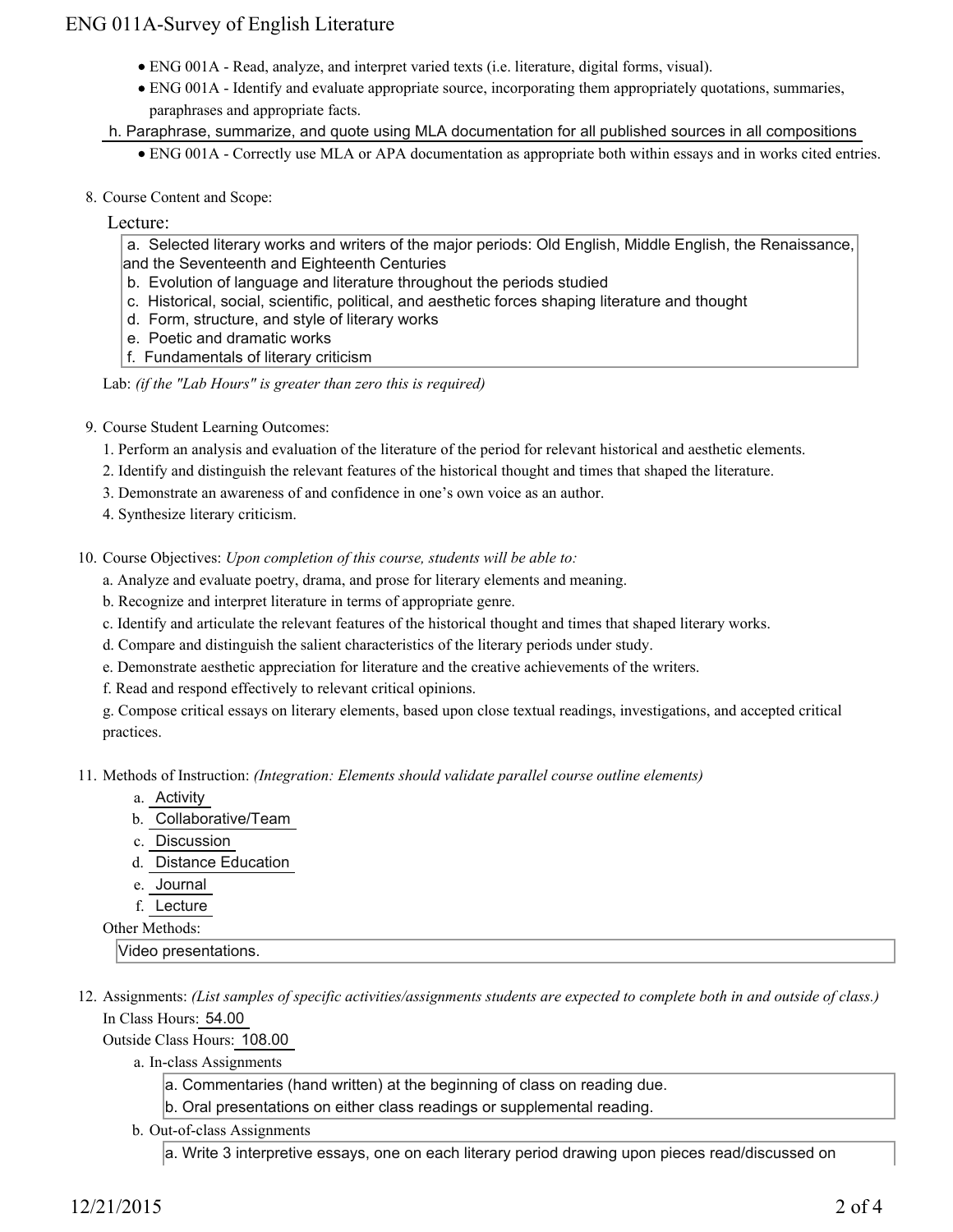## ENG 011A-Survey of English Literature

syllabus. Length: 750 – 1,500 words each.

- b. Supplementary reading in text with reading journal.
- c. Compare/contrast essay using supplemental reading and class reading (750-1,200 words).
- d. study journals
- 13. Methods of Evaluating Student Progress: The student will demonstrate proficiency by:
	- College level or pre-collegiate essays
	- Written homework

Readings, journals, essays, brief response papers, etc.

• Critiques

Journals, essays, brief response papers offering various forms of criticism.

- Guided/unguided journals
- Presentations/student demonstration observations
- Group activity participation/observation
- True/false/multiple choice examinations
- Mid-term and final evaluations
- Student participation/contribution
	- Participation in class discussion
- Student preparation

Prepare for oral readings and class discussions, in-class essays and multiple choice quizzes.

• Other

a. Evaluate the artistic achievements of the writers b. Compare and contrast various critical opinions c. Interpret the significance of works of literature in students' own critical essays

#### 14. Methods of Evaluating: Additional Assesment Information:

15. Need/Purpose/Rationale -- All courses must meet one or more CCC missions.

IGETC Area 3: Arts and Humanities

B: Humanities

CSU GE Area C: Arts, Literature, Philosophy and Foreign Languages

#### C2 - Humanities

PO-GE C4.b - Language & Rationality (Communication & Analytical Thinking)

Compare and contrast ideas from conclusions and solutions based on relevant criteria and standards

IO - Critical Thinking and Communication

 Appreciate diversity as it is expressed in multiple disciplines and across various cultures through reading, speaking and writing.

### 16. Comparable Transfer Course

| <b>University System</b> | Campus | <b>Course Number</b> | <b>Course Title</b> | <b>Catalog Year</b> |
|--------------------------|--------|----------------------|---------------------|---------------------|
|                          |        |                      |                     |                     |

- 17. Special Materials and/or Equipment Required of Students:
- Required Material? 18. Materials Fees:

## **Material or Item Cost Per Unit Total Cost**

19. Provide Reasons for the Substantial Modifications or New Course:

#### update course

a. Cross-Listed Course *(Enter Course Code)*: *N/A* 20.

b. Replacement Course *(Enter original Course Code)*: *N/A*